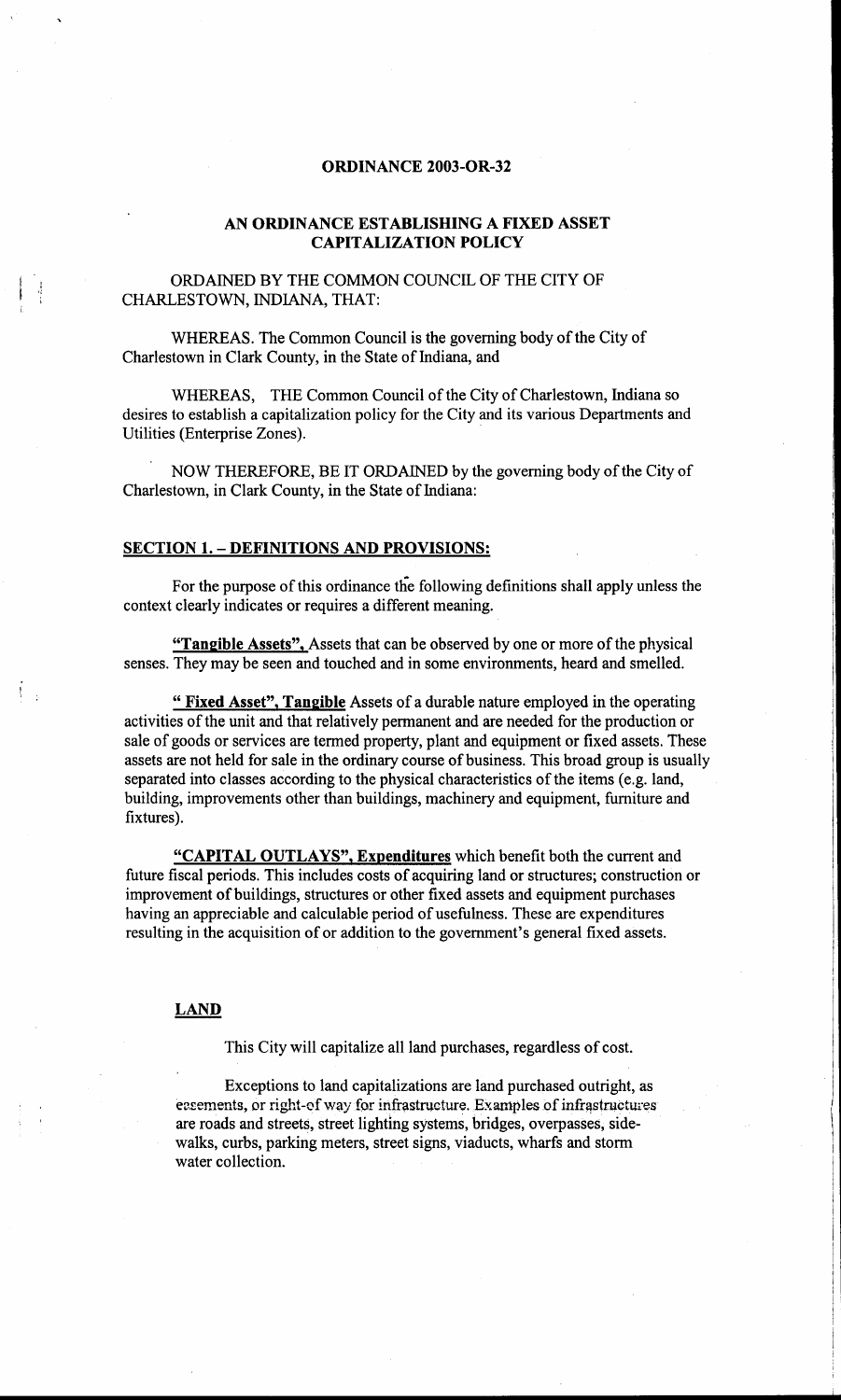Original cost of land will include the full value given to the seller, including relocation, legal services incidental to the purchase (including title work and opinion), appraisal and negotiations fees, surveying and costs for preparing the land for its intended purpose (including contractors) and/or City workers (salary and benefits), such as demolishing buildings, excavating, clean up and/or inspection.

**A** department will record donated land at fair market value on the Date of transfer plus any associated costs.

Purchases made using Federal or State funding will follow the source finding policies and above procedures.

#### **MACHINERY AND EQUIPMENT:**

The definition of machinery and equipment is: an apparatus, tool or conglomeration of pieces to form a tool. The tool will stand alone and not become a part of a basic structure or building.

The City will capitalize and tag items will an individual value equal to or greater than \$5000.00. Machinery combined with other machinery to form one unit with a total value greater than the above mentioned limit will be one unit.

Shipping charges, consultant fees and any other cost directly associated with the purchase, delivery or set up, (including contractors) and/or city workers (salary and benefits), which makes such equipment operable for its intended purpose will be capitalized.

Improvements and renovations to existing machinery and equipment will be capitalized only if the result of the change meets all of the following conditions:

- (1) total costs exceeds \$5000.00
- (2) the useful life is extended two or more years and
- **(3)**  the total cost will be greater than the current book value and less than the fair market value.

Example includes:

**A** work truck being equipped with screens, lights, or radios for use as a single unit throughout its life expectancy is considered one unit.

If police cars are constantly changing light bars or radios to other vehicles, the City will capitalize each piece of equipment separately, if it meets the required dollar amount.

A departments computer *(CPU; monitor, keyboard and printer)* is considered one unit.

**A** department will record donated machinery and equipment at fair market value on the date of transfer with any associated costs.

**A** purchase made using Federal or State funding will follow the source funding policies and above procedures.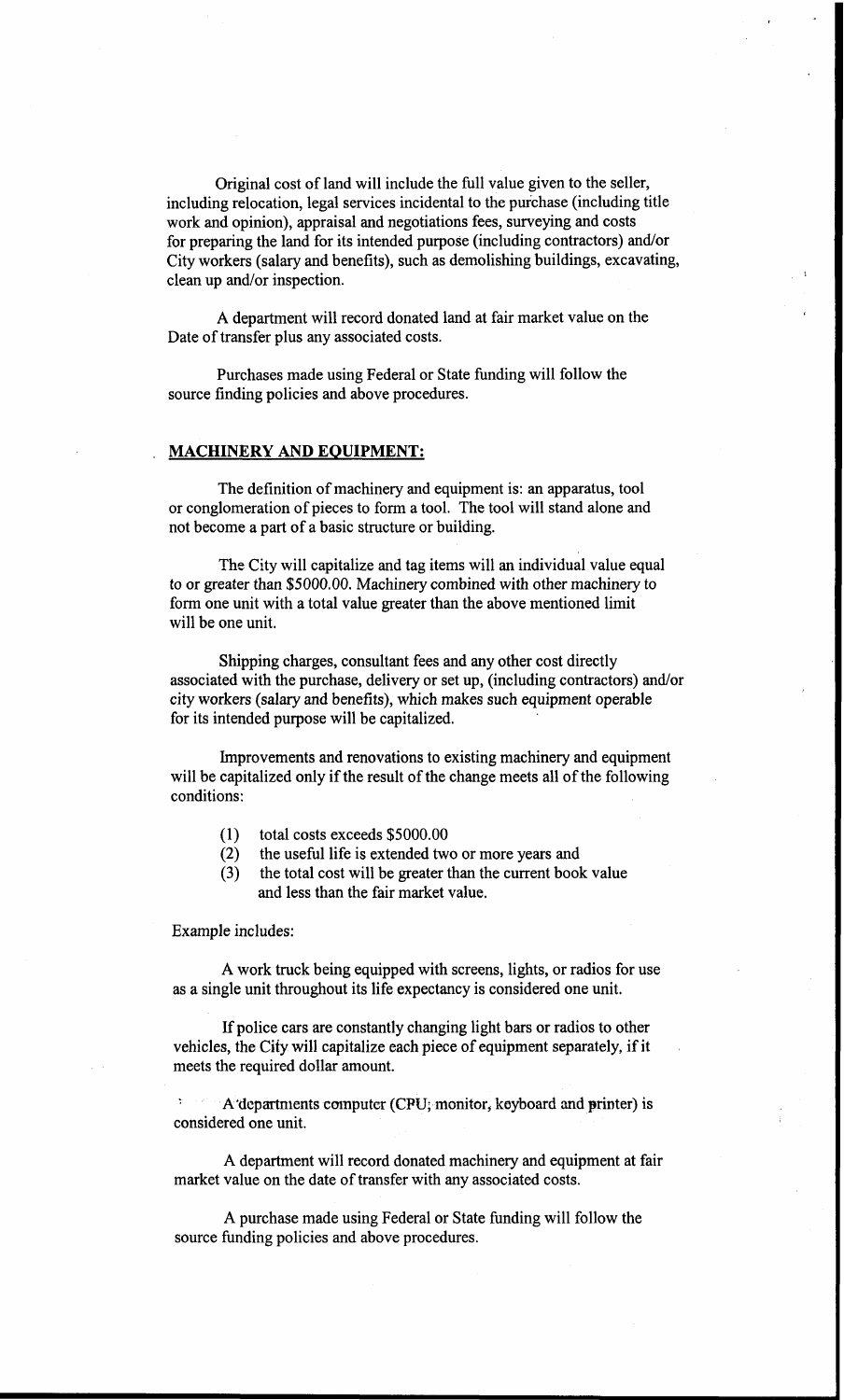#### **BUILDINGS**

A department will capitalize buildings at full cost with no subcategories for the cost of attachments. Examples of attachments are roofs, heating, cooling, plumbing, lighting or sprinkler systems or any part of the basic building. The department will include the cost of items designed or purchased exclusively for the building.

**A** department's new building will be capitalized only if it meets the following conditions:

- (1) the total cost exceeds \$5000.00, and
- (2) the useful life is greater than two years.

**A** department improving or renovating an existing building will capitalize the cost only if the result meets all the following conditions:

- (1) the total cost exceeds \$5000.00
- (2) the useful life is extended two or more years and
- **(3)**  the total cost will be greater than the current book value and less than fair market value.

Capital building cost will include preparation of land for the building architectural and engineering fees, bond issuance fees, interest cost, (while under construction), accounting cost if material and any costs directly attributable to the construction of a building.

**A** department will record donated buildings at fair market value on the date of transfer with any associated costs.

Purchases made using Federal or State funding will follow the source funding policies and above procedures.

#### **IMPROVEMENTS OTHER THAN BUILDINGS**

The definition of this group is improvements to land for better enjoyment, attached or not easily removed and have a life expectancy greater than two years.

Examples are walks, parking areas and drives, golf cart paths, fencing, retaining walls, pools, outside fountains, planter underground sprinkler systems and other similar items

The Constitution of the final state of the lude roads, streets, or assets that are of value only to the public. For example, Main street is a public street with greatest value to the public. Roads or drives upon city-owned land that provide support to our facilities are assets. A sidewalk down the road for public enjoyment is an infrastructure improvement and is not capitalized. However, sidewalks installed upon city-owned land for use by the public and for the support of our facility are capital assets.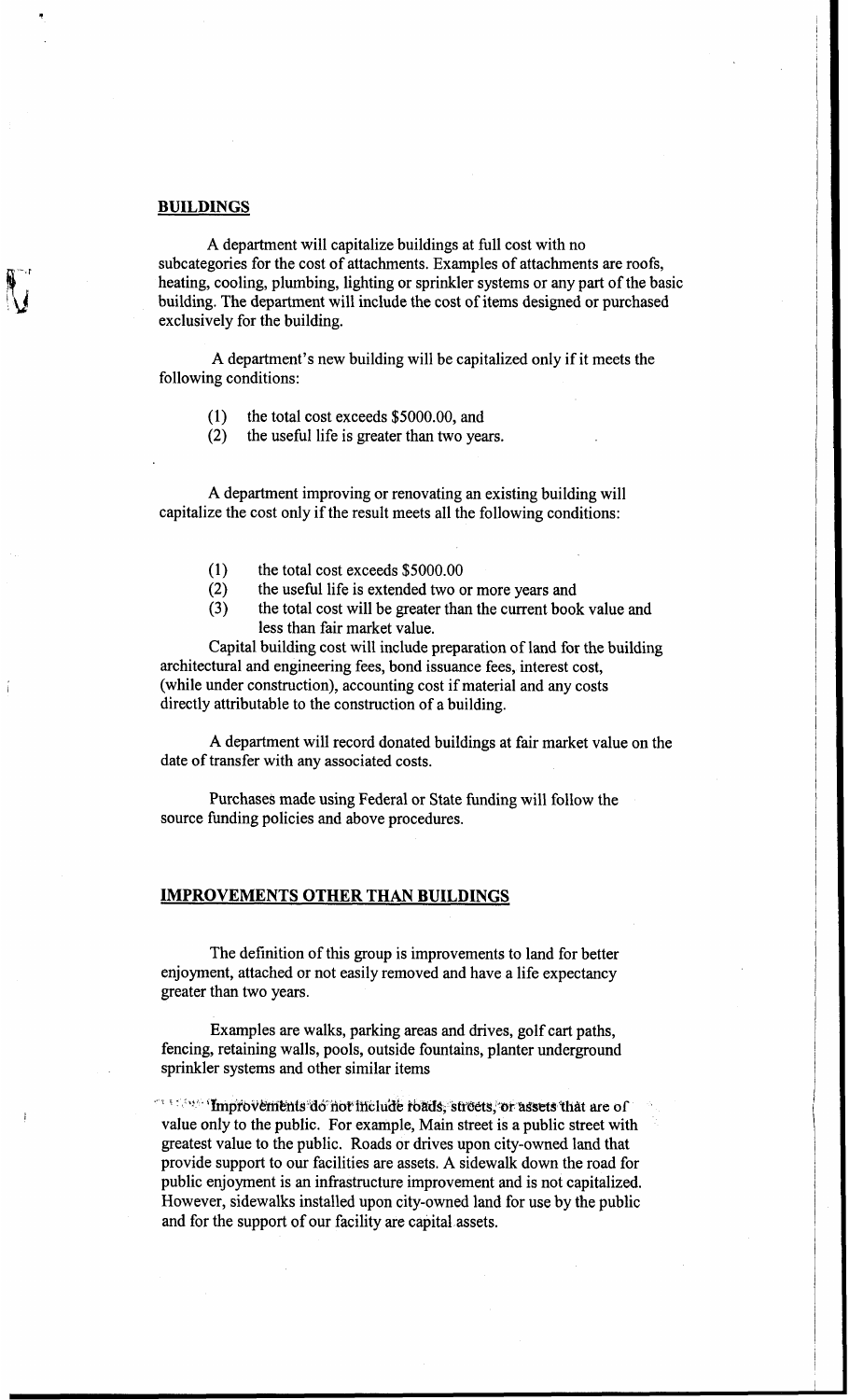The City will capitalize new improvements other than buildings Only if it meets the following conditions:

- (1) the total cost exceeds \$5000.00 and
- **(2)**  the useful life is greater than two years.

A department will capitalize improvements or renovations to exist-Ing improvements other than buildings only if the result meets the following conditions:

(1) the total cost exceeds \$5000.00

**(2)**  the assets life is extended two or more years, and

**(3)**  and less than the fair market value. the total cost will be greater than the current book value

**A** department's donated improvements other than buildings will be recorded at fair market value on the date of transfer with any associated costs

Purchases made using Federal or State funding will follow the source funding policies and above procedures.

**"HISTORICAL COST:** The cash equivalent price exchanged for goods or services at the date of acquisition. Land, buildings, equipment and most inventories are common examples of items recognized under the historical cost attribute.

**"ENTERPRISE FUNDS"** Those funds used to account for operations. (a) that are financed and operated in a manner similar to private business enterprise-where the intent of the governing body is that the costs (expenses, including depreciation) of providing goods or services to the general public on a continuing basis or recovered primarily through user charges; or (b) where the governing body has decided that periodic determination of revenues earned, expenses incurred, and/or net income is appropriate for capital maintenance, public policy, management control, accountability and other purposes.

The enterprise funds of the City of Charlestown, Indiana shall include the municipally owned water and sewage utilities. Operation of these utilities shall require enterprise fund accounting and reporting.

# **SECTION 2 - RECORDING AND ACCOUNTING:**

The City and its various departments shall classify capital expenditures as Capital outlays within the fund from which the expenditure was made in accordance with the Chart of Accounts of the Cities **and Towns** accounting manual. The cost of property, plant and equipment includes all expenditures necessary to put the asset into position and ready for use. For purposes of recording fixed assets of the City and its Departments, the valuation of assets shall be based on historical cost or where the historical cost is indeterminable, by estimation for those assets in existence.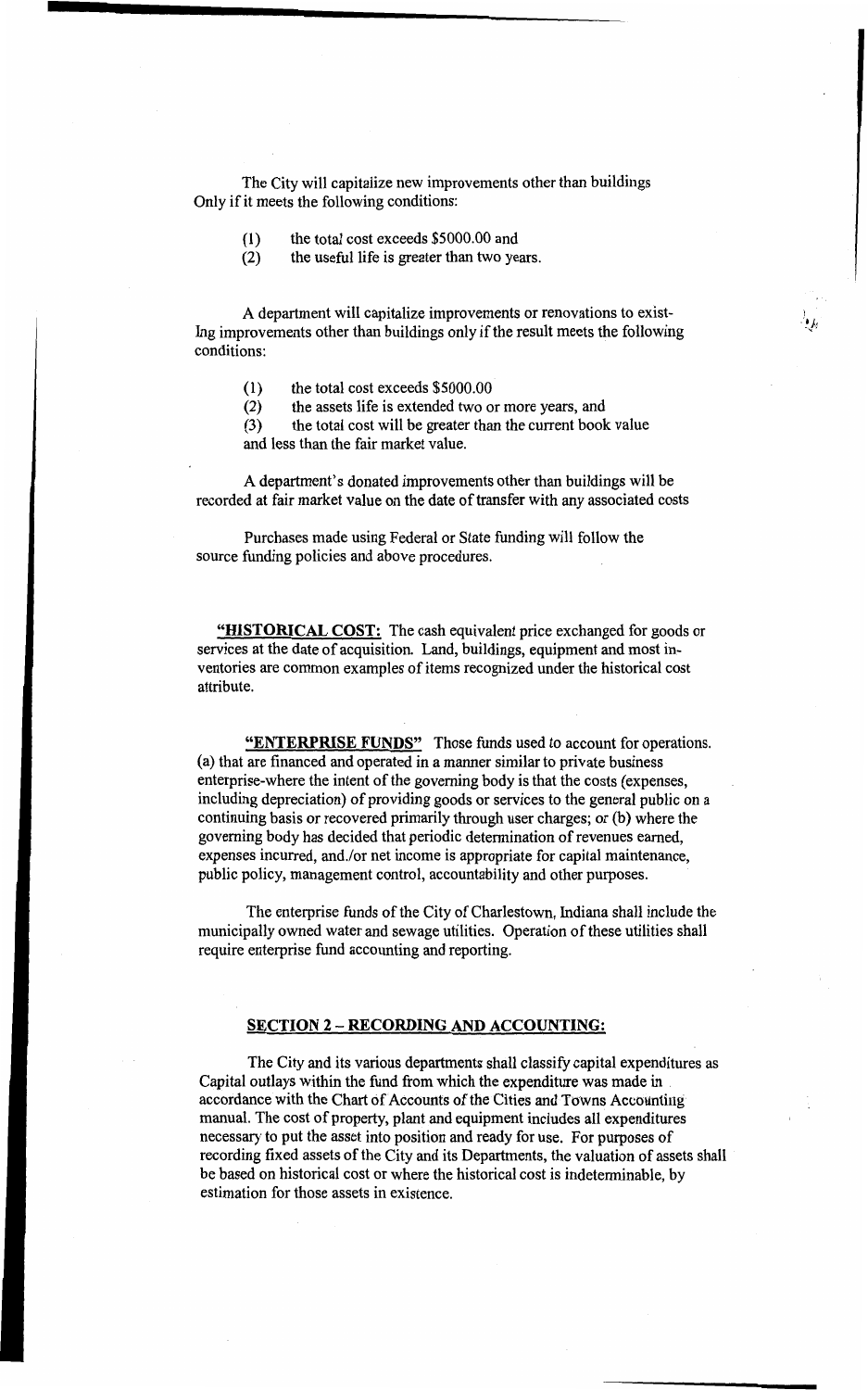The City's municipally owned utilities shall record acquisition of Fixed assets in accordance with generally accepted accounting principles. When an asset is purchased for cash, the acquisition is simply recorded at the amount of cash paid, including all outlays relating to its purchase and preparation for intended use. Assets may be acquired under a number of other arrangements including:

I

i

I

I

- 1. Assets acquired of a lump-sum price
- 2. Purchase on deferred payment contract
- **3.** Acquisition under capital lease
- **4.**  Acquisition by exchange of non-monetary assets
- *5.*  Acquisition by issuance of securities
- 6. Acquisition by self-construction
- 7. Acquisition by donation or discovery

Some of these arrangements present special problems relating to the cost to be construction has been long been recognized as a part of the asset cost. Reference to an intermediate accounting manual will illustrate the recording of acquisition of assets under the aforementioned acquisition arrangements. For purposes of recording fixed assets of the utilities the valuation of assets shall be based on historical cost. recorded, for example, in utility accounting, interest during a period of

In addition, an asset register (prescribed form 21 1) shall be maintained to provide a detailed record of the capital assets of the governmental unit.

# **SECTION 3** - **SAFEGUARDING OF ASSETS:**

Be it ordained that accounting controls be designed and implemented to Provide reasonable assurances that:

1. Capital expenditures made by the City, its various Departments and Utilities be in accordance with management's authorization as documented in the minutes.

2. preparation of financial statements in conformity with generally accepted principles. Transactions of the Utilities be recorded as necessary to permit

3. for City and Utility owned assets. Adequate detailed record be maintained to assure accountability

4. Access to assets be permitted in accordance with managements. authorization

*5.*  assets at least every two years and appropriate action be taken with respect to any differences. The recorded accountability for assets compared with the existing

يتأليها والرزائر بالرارات الرابتة الأسامريجيدين للتراويخ بتهاك وقلعاهما